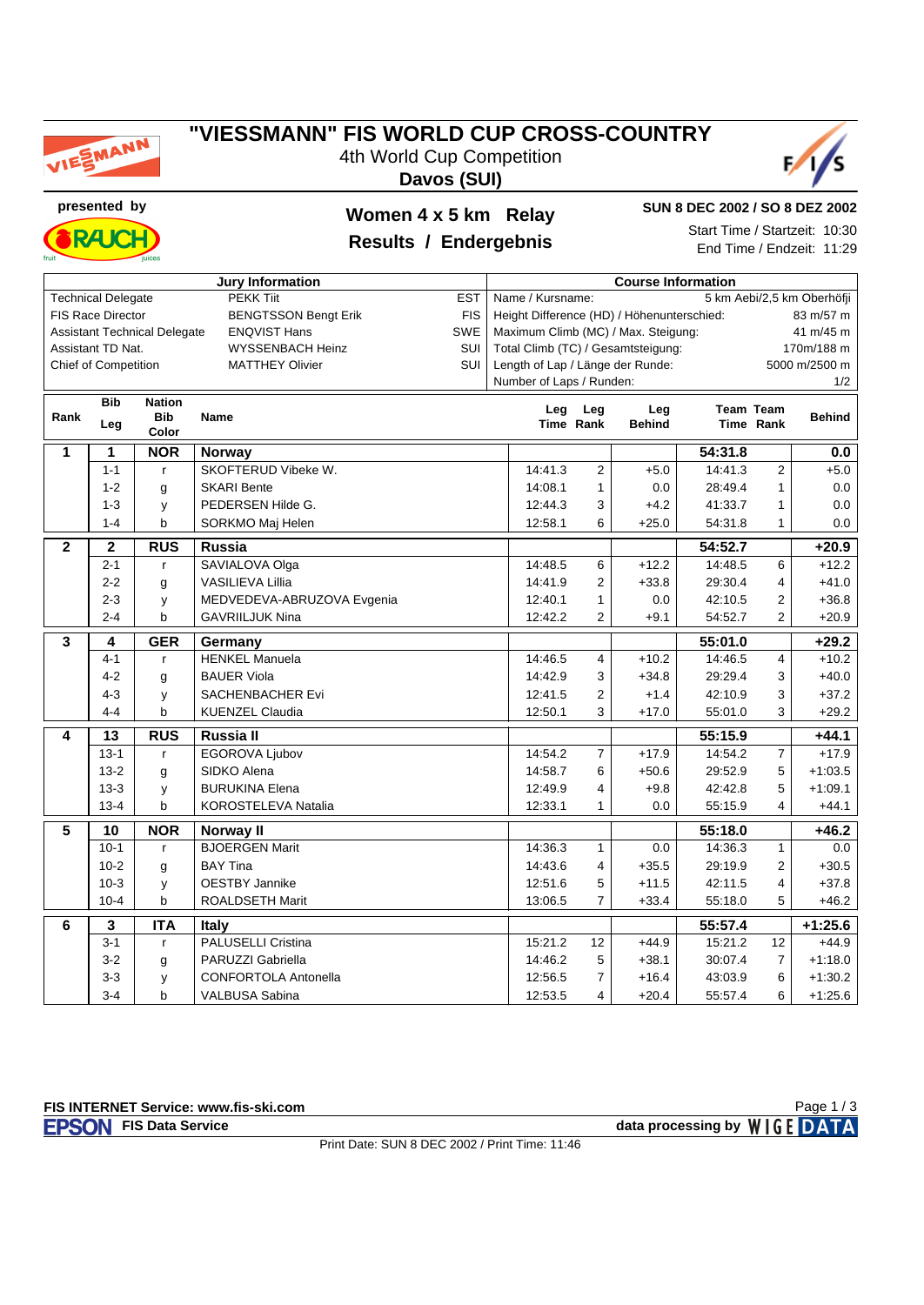

## "VIESSMANN" FIS WORLD CUP CROSS-COUNTRY

4th World Cup Competition Davos (SUI)



presented by

**RAIC** 

#### Women 4 x 5 km Relay

#### Results / Endergebnis

SUN 8 DEC 2002 / SO 8 DEZ 2002 Start Time / Startzeit: 10:30 End Time / Endzeit: 11:29

|                         | <b>Bib</b>      | <b>Nation</b>           |                                  | Leg     | Leg              | Leg           |         | <b>Team Team</b> |               |
|-------------------------|-----------------|-------------------------|----------------------------------|---------|------------------|---------------|---------|------------------|---------------|
| Rank                    | Leg             | <b>Bib</b><br>Color     | Name                             |         | <b>Time Rank</b> | <b>Behind</b> |         | Time Rank        | <b>Behind</b> |
| $\overline{\mathbf{r}}$ | 16              | <b>FIS</b>              | <b>EST/FIN</b>                   |         |                  |               | 56:06.6 |                  | $+1:34.8$     |
|                         | $16 - 1$        | $\mathsf{r}$            | <b>SMIGUN Kristina</b>           | 14:56.2 | 8                | $+19.9$       | 14:56.2 | 8                | $+19.9$       |
|                         | $16 - 2$        | g                       | <b>VILJANMAA Annmari</b>         | 15:04.3 | 8                | $+56.2$       | 30:00.5 | 6                | $+1:11.1$     |
|                         | $16 - 3$        | y                       | <b>SMIGUN Katrin</b>             | 13:11.0 | 11               | $+30.9$       | 43:11.5 | 8                | $+1:37.8$     |
|                         | $16 - 4$        | b                       | LASSILA Riitta Liisa             | 12:55.1 | 5                | $+22.0$       | 56:06.6 | $\overline{7}$   | $+1:34.8$     |
| 8                       | $\overline{7}$  | <b>KAZ</b>              | Kazakhstan                       |         |                  |               | 56:39.2 |                  | $+2:07.4$     |
|                         | $7 - 1$         | r                       | <b>JATSKAJA Oxana</b>            | 14:47.1 | 5                | $+10.8$       | 14:47.1 | 5                | $+10.8$       |
|                         | $7 - 2$         | g                       | <b>ANTONOVA Elena</b>            | 15:26.6 | 11               | $+1:18.5$     | 30:13.7 | 8                | $+1:24.3$     |
|                         | $7 - 3$         | y                       | <b>STAROSTINA Daria</b>          | 13:17.9 | 14               | $+37.8$       | 43:31.6 | 9                | $+1:57.9$     |
|                         | $7 - 4$         | b                       | MALAHOVA Svetlana                | 13:07.6 | 8                | $+34.5$       | 56:39.2 | 8                | $+2:07.4$     |
| 9                       | 6               | $\overline{\text{SUI}}$ | <b>Switzerland</b>               |         |                  |               | 56:45.2 |                  | $+2:13.4$     |
|                         | $6 - 1$         | $\mathsf{r}$            | <b>HUBER Andrea</b>              | 14:45.9 | 3                | $+9.6$        | 14:45.9 | 3                | $+9.6$        |
|                         | $6 - 2$         | g                       | <b>LEONARDI CORTESI Natascia</b> | 15:31.9 | 12               | $+1:23.8$     | 30:17.8 | 9                | $+1:28.4$     |
|                         | $6-3$           | y                       | <b>ROCHAT Laurence</b>           | 12:53.1 | 6                | $+13.0$       | 43:10.9 | $\overline{7}$   | $+1:37.2$     |
|                         | $6 - 4$         | b                       | <b>SENTELER Andrea</b>           | 13:34.3 | 10               | $+1:01.2$     | 56:45.2 | 9                | $+2:13.4$     |
| 10                      | $5\phantom{a}$  | <b>SWE</b>              | <b>Sweden</b>                    |         |                  |               | 57:30.1 |                  | $+2:58.3$     |
|                         | $5 - 1$         | $\mathsf{r}$            | <b>EK Elin</b>                   | 15:20.2 | 10               | $+43.9$       | 15:20.2 | 10               | $+43.9$       |
|                         | $5 - 2$         | g                       | <b>OLSSON Jenny</b>              | 15:10.9 | 9                | $+1:02.8$     | 30:31.1 | 10               | $+1:41.7$     |
|                         | $5-3$           | у                       | <b>SWIDEN Kina</b>               | 13:09.2 | 9                | $+29.1$       | 43:40.3 | 10               | $+2:06.6$     |
|                         | $5-4$           | b                       | <b>DAHLBERG Anna</b>             | 13:49.8 | 14               | $+1:16.7$     | 57:30.1 | 10 <sup>1</sup>  | $+2:58.3$     |
| 11                      | $\overline{9}$  | <b>FRA</b>              | <b>France</b>                    |         |                  |               | 57:31.2 |                  | $+2:59.4$     |
|                         | $9 - 1$         | $\mathsf{r}$            | <b>VAXELAIRE-PIERREL Annick</b>  | 15:40.5 | 14               | $+1:04.2$     | 15:40.5 | 14               | $+1:04.2$     |
|                         | $9 - 2$         | g                       | <b>STORTI Aurelie</b>            | 14:59.6 | $\overline{7}$   | $+51.5$       | 30:40.1 | 11               | $+1:50.7$     |
|                         | $9 - 3$         | y                       | <b>BOURGEOIS PIN Elodie</b>      | 13:01.4 | 8                | $+21.3$       | 43:41.5 | 11               | $+2:07.8$     |
|                         | $9 - 4$         | $\mathbf b$             | <b>VINA Emilie</b>               | 13:49.7 | 13               | $+1:16.6$     | 57:31.2 | 11               | $+2:59.4$     |
| 12                      | 8               | <b>JPN</b>              | Japan                            |         |                  |               | 57:54.3 |                  | $+3:22.5$     |
|                         | $8 - 1$         | $\mathsf{r}$            | <b>NATUMI Madoka</b>             | 15:20.5 | 11               | $+44.2$       | 15:20.5 | 11               | $+44.2$       |
|                         | $8 - 2$         | g                       | YOKOYAMA Sumiko                  | 15:21.0 | 10               | $+1:12.9$     | 30:41.5 | 12               | $+1:52.1$     |
|                         | $8 - 3$         | y                       | <b>FUKUDA Nobuko</b>             | 13:10.7 | 10               | $+30.6$       | 43:52.2 | 12               | $+2:18.5$     |
|                         | $8 - 4$         | b                       | <b>SONETA Chizuru</b>            | 14:02.1 | 15               | $+1:29.0$     | 57:54.3 | 12               | $+3:22.5$     |
| 13                      | $\overline{15}$ | FIS                     | <b>CAN/FRA/ITA</b>               |         |                  |               | 58:15.2 |                  | $+3:43.4$     |
|                         | $15 - 1$        | $\mathbf{r}$            | <b>RENNER Sara</b>               | 15:06.2 | 9                | $+29.9$       | 15:06.2 | 9                | $+29.9$       |
|                         | $15 - 2$        | g                       | <b>THERIAULT Milaine</b>         | 15:42.6 | 13               | $+1:34.5$     | 30:48.8 | 13               | $+1:59.4$     |
|                         | $15 - 3$        | y                       | <b>POIROT Florence</b>           | 13:46.0 | 16               | $+1:05.9$     | 44:34.8 | 13               | $+3:01.1$     |
|                         | $15 - 4$        | b                       | <b>KELDER Christina</b>          | 13:40.4 | 12               | $+1:07.3$     | 58:15.2 | 13               | $+3:43.4$     |
| 14                      | 11              | <b>RUS</b>              | Russia III                       |         |                  |               | 58:19.3 |                  | $+3:47.5$     |
|                         | $11 - 1$        | $\mathsf{r}$            | LAJSKAJA DENISOVA Marina         | 15:41.7 | 15               | $+1:05.4$     | 15:41.7 | 15               | $+1:05.4$     |
|                         | $11 - 2$        | g                       | KRAVTSOVA Eugenia                | 15:47.0 | 14               | $+1.38.9$     | 31:28.7 | 14               | $+2.39.3$     |
|                         | $11 - 3$        | y                       | MALOVA Ljubov                    | 13:12.7 | 12               | $+32.6$       | 44:41.4 | 14               | $+3:07.7$     |
|                         | $11 - 4$        | b                       | ROCHEVA Olga                     | 13:37.9 | 11               | $+1:04.8$     | 58:19.3 | 14               | $+3:47.5$     |

#### FIS INTERNET Service: www.fis-ski.com

**EPSON** FIS Data Service

Page 2/3 data processing by WIGE DATA

Print Date: SUN 8 DEC 2002 / Print Time: 11:46